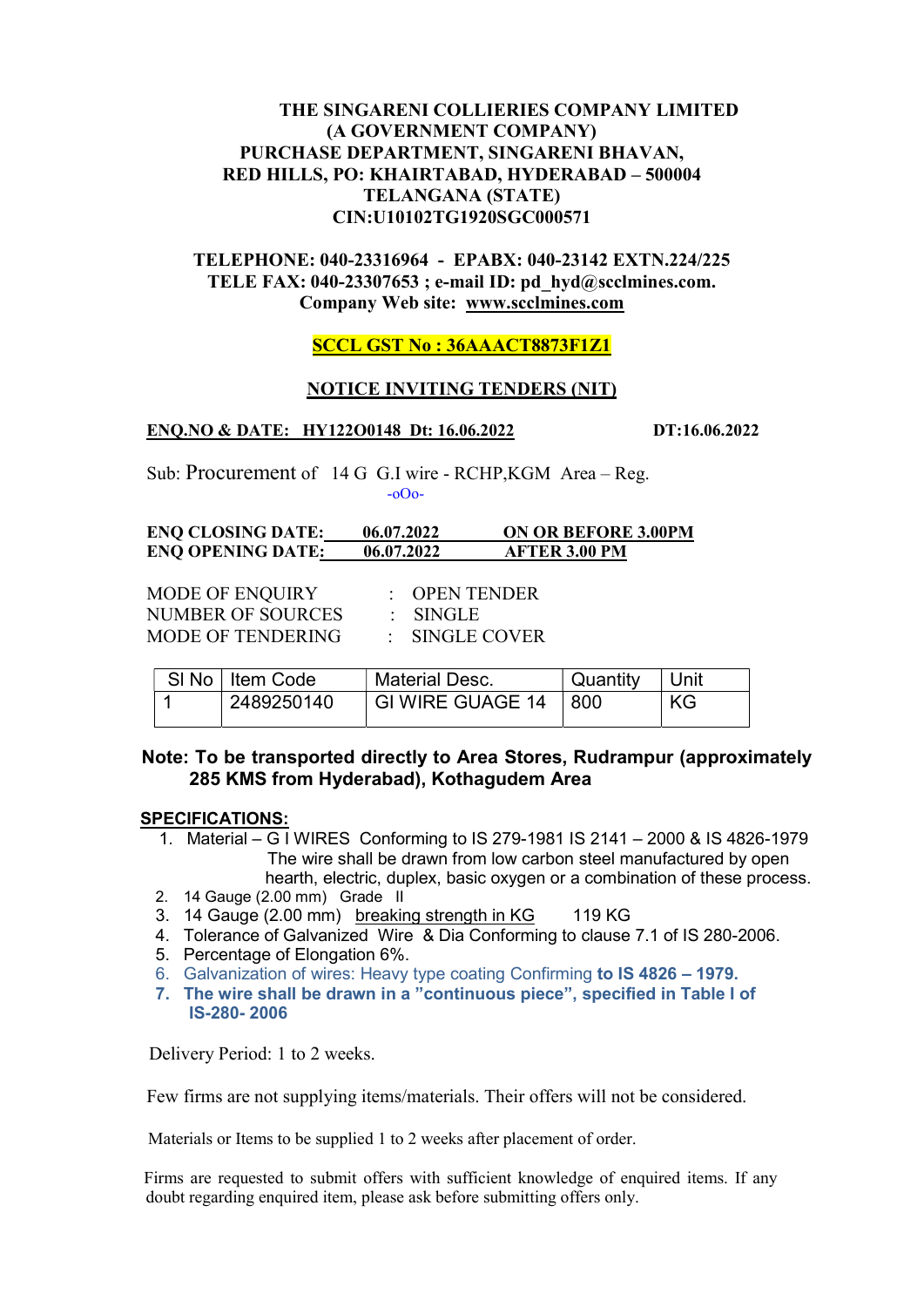#### NOTE: FIRMS ARE REQUESTED TO MENTION DELIVERY PERIOD, HSN CODE, GUARANTEE PERIOD, MAKE OF THE ITEM IF ANY, OFFERS WITHOUT ABOVE, WILL NOT BE CONSIDERED FOR FURTHER PROCESS

#### NOTE:

I. Submit sealed covers. These covers to be submitted with Enquiry No, date & Address of SCCL and Firms name.

Vendors who can supply within 1 to 2 weeks on receiving the Order copy only should participate in the enquiry. HSN CODE TO BE MENTIONED MAKE TO BE MENTIONED.

- A. Offers are invited from vendors located in Hyderabad/Secunderabad vendors only will be considered.
- B. OFFER VALIDITY: Bidder shall keep the offer valid for a period of 4 months from the date of opening of the tenders. The offer with less validity period than stipulated is liable for rejection.
- C. GST(GOODS AND SERVICE TAX) registration certificate to be submitted along with material HSN/SAC CODE. The applicability of GST & other taxes, if any, in % shall be clearly mentioned an extra.
- D. The bidders offered without any GST & other taxes, their landed cost will be arrived by taking maximum GST% quoted by other bidders.

### A) GENERAL TERMS AND CONDITIONS

- a. Validity, delivery period, GST, Warranty / Guarantee to be mentioned.
- b. Tenders received after stipulated time and date will not be considered For whatsoever reasons thereof.
- c. Quotation must be on a paper identifying the firm with telephone number etc. They should be clear and free from corrections and erasing.
- d. Rate quoted by you should be valid for 120 days from the date of opening of tenders and no revision of rates will be permitted during the above period.
- e. Rate should be quoted as per the sizes / units / makes / brands asked for otherwise such offers will not be considered.
- f. The quantity shown in the enquiry is not firm and fixed. It may be increased /decreased.
- g. The material is to be supplied as per the tender enquiry and should be delivered at Area Stores, Rudrampur, Kothagudem Area no transportation charges will be paid separately unless it is mentioned in the offer clearly. Mention whether the offer is Ex-showroom,

Ex-work or delivery at our office, Hyderabad

- h. Samples of the items should be submitted in case, they are asked for in the enquiry
- i. Those who are having ready stocks, capable of supply of material as per the enquiry within the stipulated time only need to forward their offer.
- j. M/s SCCL deserves the right to reject any/all the tender (s) or accept any offer or part thereof without giving any reasons. Its decision in this matter will be final and binding on all the tender/(s).
- k. Sealed tenders can be dropped in the tender box in the Company Purchase Office at Hyderabad or can be sent by post / courier before the due date and time. Fax quotations are not accepted
- l. M/s SCCL will not, in any way, be responsible for any postal delay.
- m. Separate cover may be used for each quotation. Quotations of different enquiries put in single cover will not be considered.
- n. Payment will be made within 30 days after receipt of material at Area sores, Rudrampur, Kothagudem Area.
- o. YOU HAVE TO SUBMIT YOUR BANK DETAILS FOR RTGS/ONLINE PAYMENTS